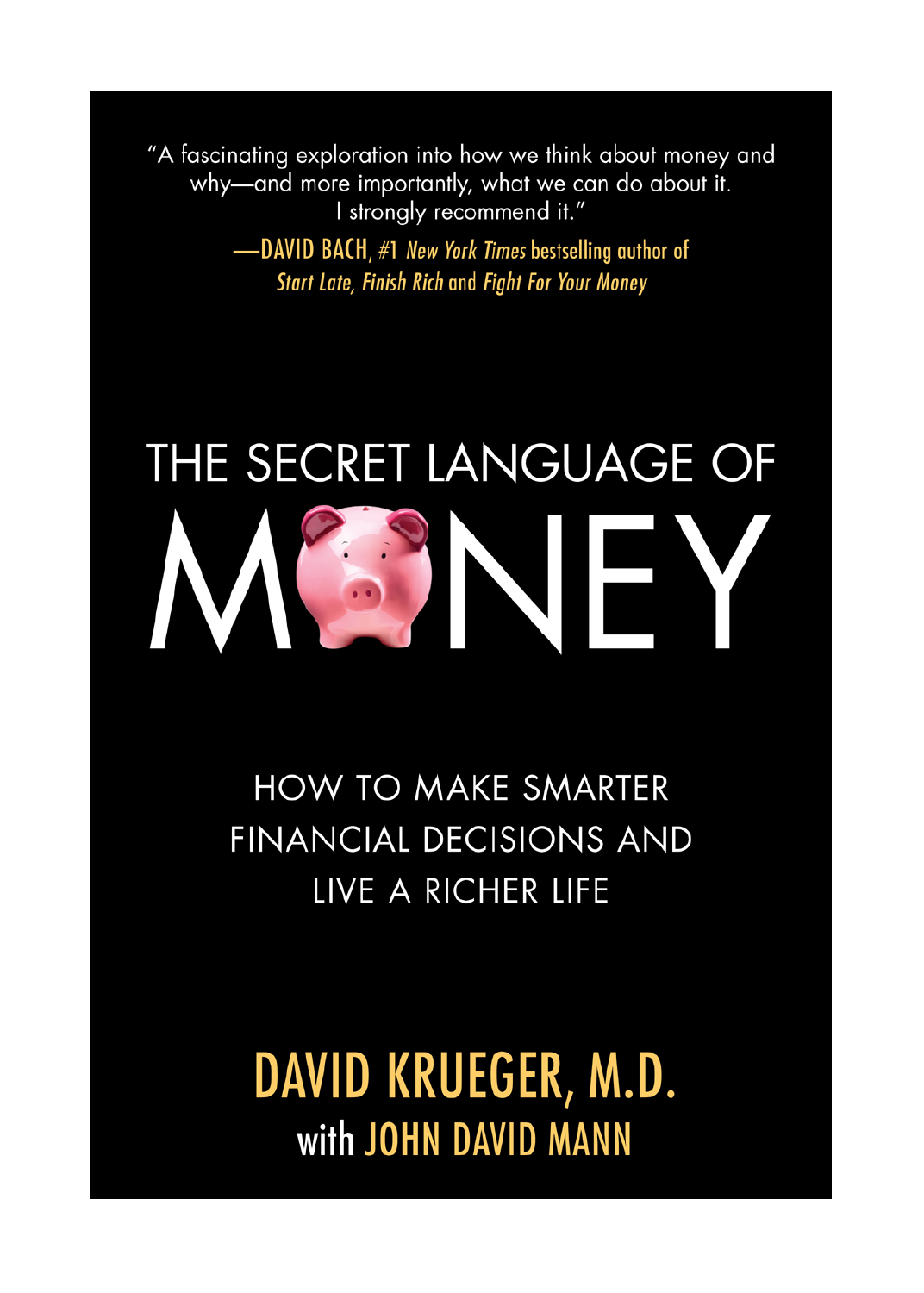# THE SECRET LANGUAGE OF ONEY

## HOW TO MAKE SMARTER FINANCIAL DECISIONS AND LEAD A RICHER LIFE

## DAVID KRUEGER, M.D. with JOHN DAVID MANN



New York Chicago San Francisco Lisbon London Madrid Mexico City Milan New Delhi San Juan Seoul Singapore Sydney Toronto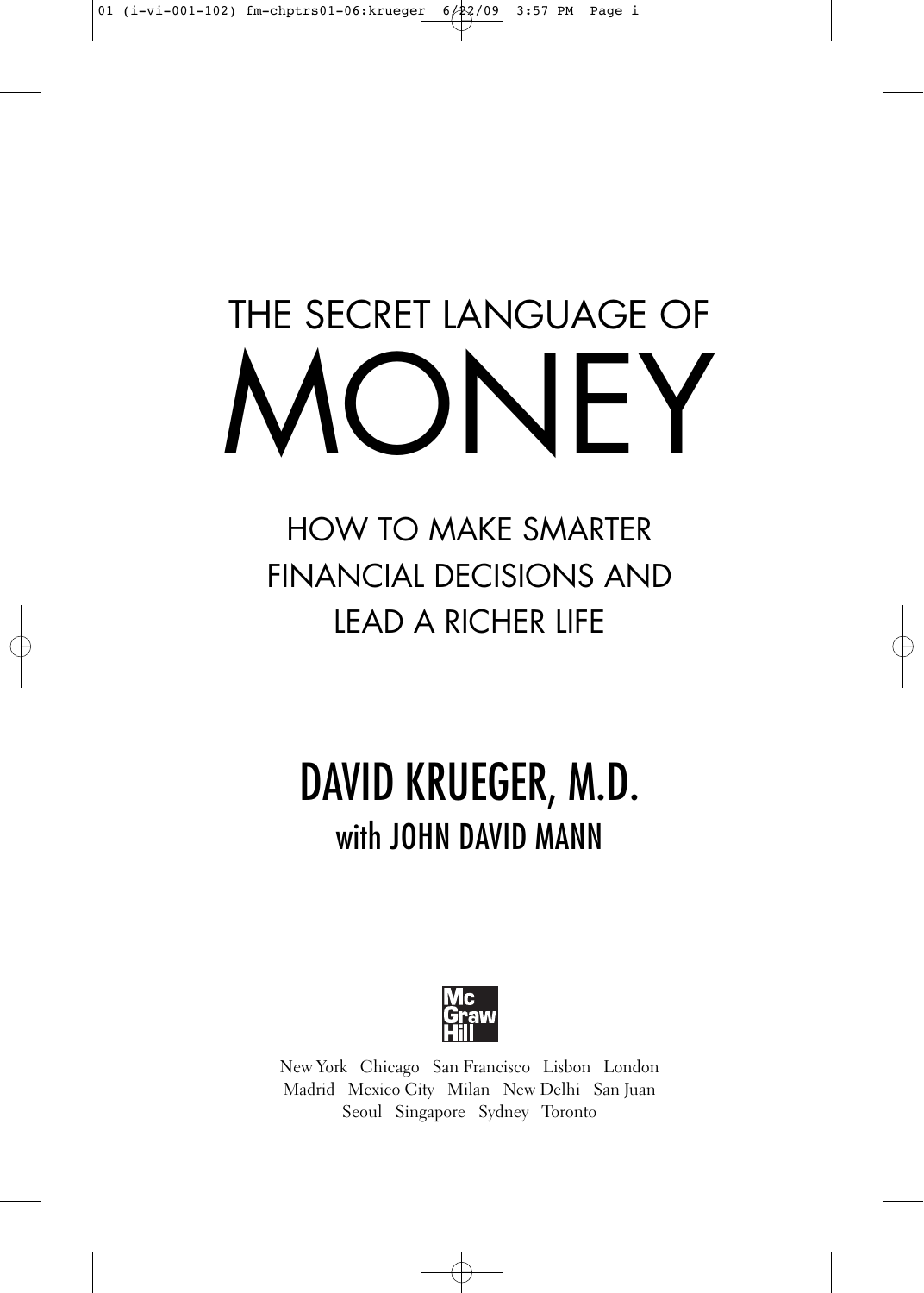The McGraw Hill Companies

## To Carly

Copyright © 2009 by David Krueger. All rights reserved. Printed in the United States of America. Except as permitted under the United States Copyright Act of 1976, no part of this publication may be reproduced or distributed in any form or by any means, or stored in a data base or retrieval system, without prior written permission of the publisher.

1 2 3 4 5 6 7 8 9 0 DOC/DOC 0 1 0 9

ISBN: 978-0-07-162339-1 MHID: 0-07-162339-6

This publication is designed to provide accurate and authoritative information in regard to the subject matter covered. It is sold with the understanding that the publisher is not engaged in rendering legal, accounting, or other professional service. If legal advice or other expert assistance is required, the services of a competent professional person should be sought.

> —From a Declaration of Principles Jointly Adopted by a Committee of the American Bar Association and a Committee of Publishers and Associations

McGraw-Hill books are available at special quantity discounts to use as premiums and sales promotions, or for use in corporate training programs. To contact a representative, please e-mail us at bulksales@mcgraw-hill.com.

This book is printed on acid-free paper.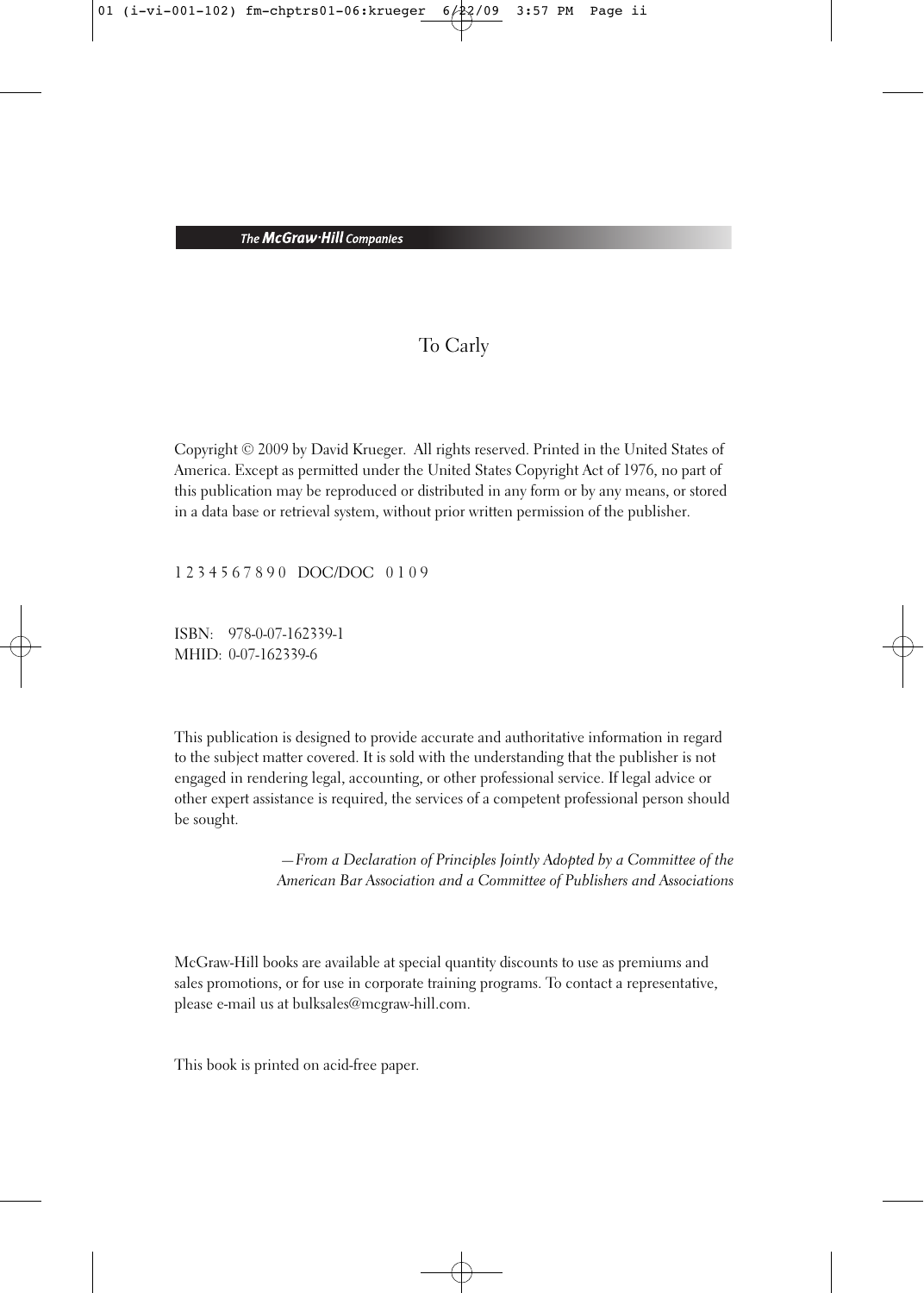## CONTENTS

Introduction v

### Part I

## Your Money Story

one Money Talks—But What Is It Saying? 3

two What Money Means 15

three The Cost of Money 37

four Your Life Is a Story 51

five Your Money Story 63

### Part II

## Plot Twists

|  |  |  |  | Your Brain on Money | 83 |
|--|--|--|--|---------------------|----|
|--|--|--|--|---------------------|----|

seven Bubbles and Bubble Baths 103

eight Spend, Baby, Spend! 129

- nine Into Thin Air: The Secret Language of Debt 147
- ten Incredible Deals and Unbelievable Opportunities: The Secret Language of Scams 169

### Part III

## Writing a New Money Story

| eleven |  |  |  | How Much Is Enough? | 195 |
|--------|--|--|--|---------------------|-----|
|--------|--|--|--|---------------------|-----|

- twelve The Heart of the Matter 211
- thirteen Writing a New Money Story 229
- fourteen Living a New Money Story 253

Index 273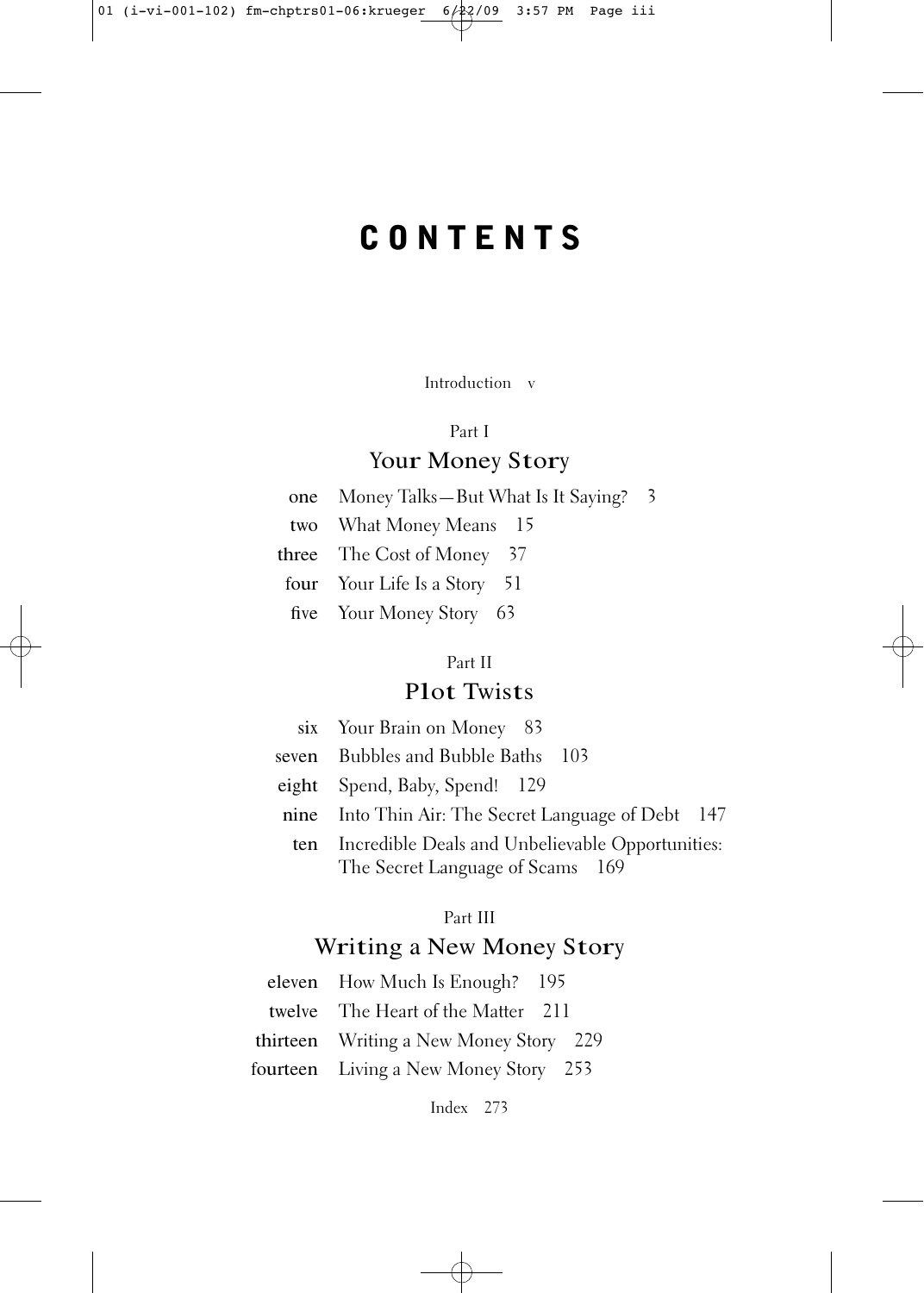## A C K N O W L E D G M E N T S

I want to express my deepest appre<br>tors who made this book possible. want to express my deepest appreciation to the invaluable contribu-

Carly Jennings, my best muse and brilliant perturbator, tirelessly brainstormed concepts and constructs with me.

John David Mann, who first worked with me as Editor in Chief at Networking Times when I had a regular column there, has richly influenced and advanced the craft, story, and content of the project. Dan Clements, John's writing partner, contributed illuminating narrative and detail to this final realized version of The Secret Language of Money.

Margret McBride and Donna DeGutis, my amazing literary agents, believed and encouraged, for which I am ever grateful.

Mary Glenn and Morgan Ertel, our brilliant and attentive team at McGraw-Hill, midwifed the project lovingly and expertly from manuscript to finished product.

I also want to express my appreciation to my coaching clients and students who have taught me so much over this last decade of collaboration together. The continued creative learning is always stimulating. I am especially grateful to Will Craig, visionary founder of Coach Training Alliance, and to my fellow faculty colleagues and staff for their extraordinary support and inspired collaboration.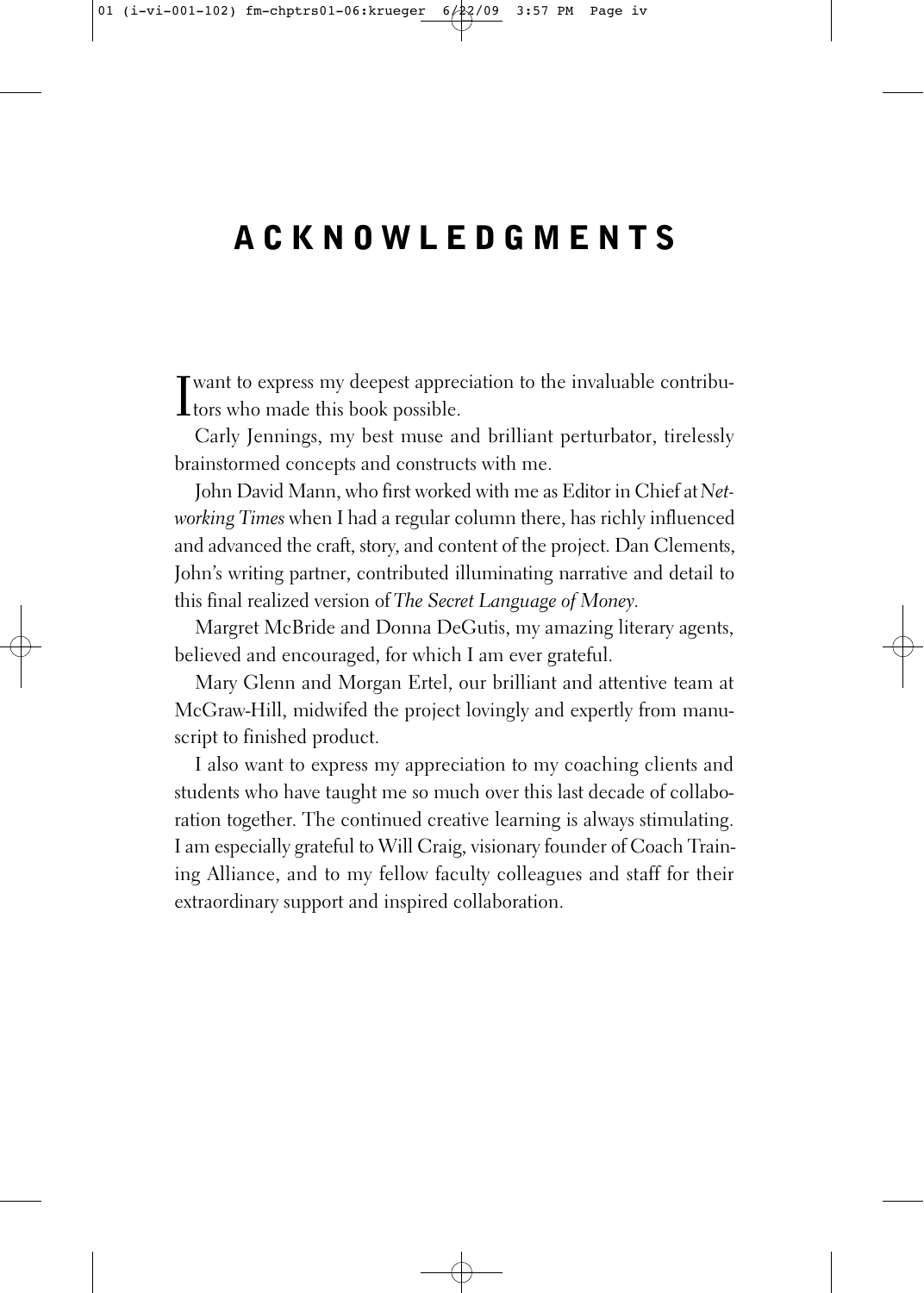## I N T R O D U C T I O N

A well-known therapist once observed, "Money questions will be treated by cultured people in the same manner as sexual matters, with the same inconsistency, prudishness and hypocrisy." The year was 1913. The therapist was Sigmund Freud, early explorer of the secretive, unspoken side of the human psyche.<sup>1</sup>

Today, nearly a century since Freud wrote those words, most of us have come to speak far more openly about sex, yet we remain embarrassed and conflicted when it comes to talking about our money. If you doubt this, ask the hosts of your next dinner party what their annual income is. You probably won't be on the guest list for their next event. Ask how much debt they have, and you may not see dessert. That's the nature of our relationship with money: silent, forbidden—and unexamined. It may be true (as Freud himself is alleged to have said) that sometimes a cigar is just a cigar—but even Freud might have agreed that a \$500 cigar is something else altogether.

Our relationship with money is strange, to say the least. It certainly goes well beyond the simple numbers it takes to tally up what we earn and what we owe. If money were about math, none of us would be carrying any debt. The numbers are simple. What's complex is what we do with money: we give it meaning. We breathe life into money and give it emotional value. We make it bigger than it is. We use money to do things money isn't designed to do, and that's where things get complicated.

Money is a magnifier. Like adversity, it reveals and exaggerates character. For a problem drinker, money creates more drunkenness. For the habitually insecure, money can make them paranoid. In the hands of the caring and generous, it engenders philanthropy. But it doesn't simply

 $v =$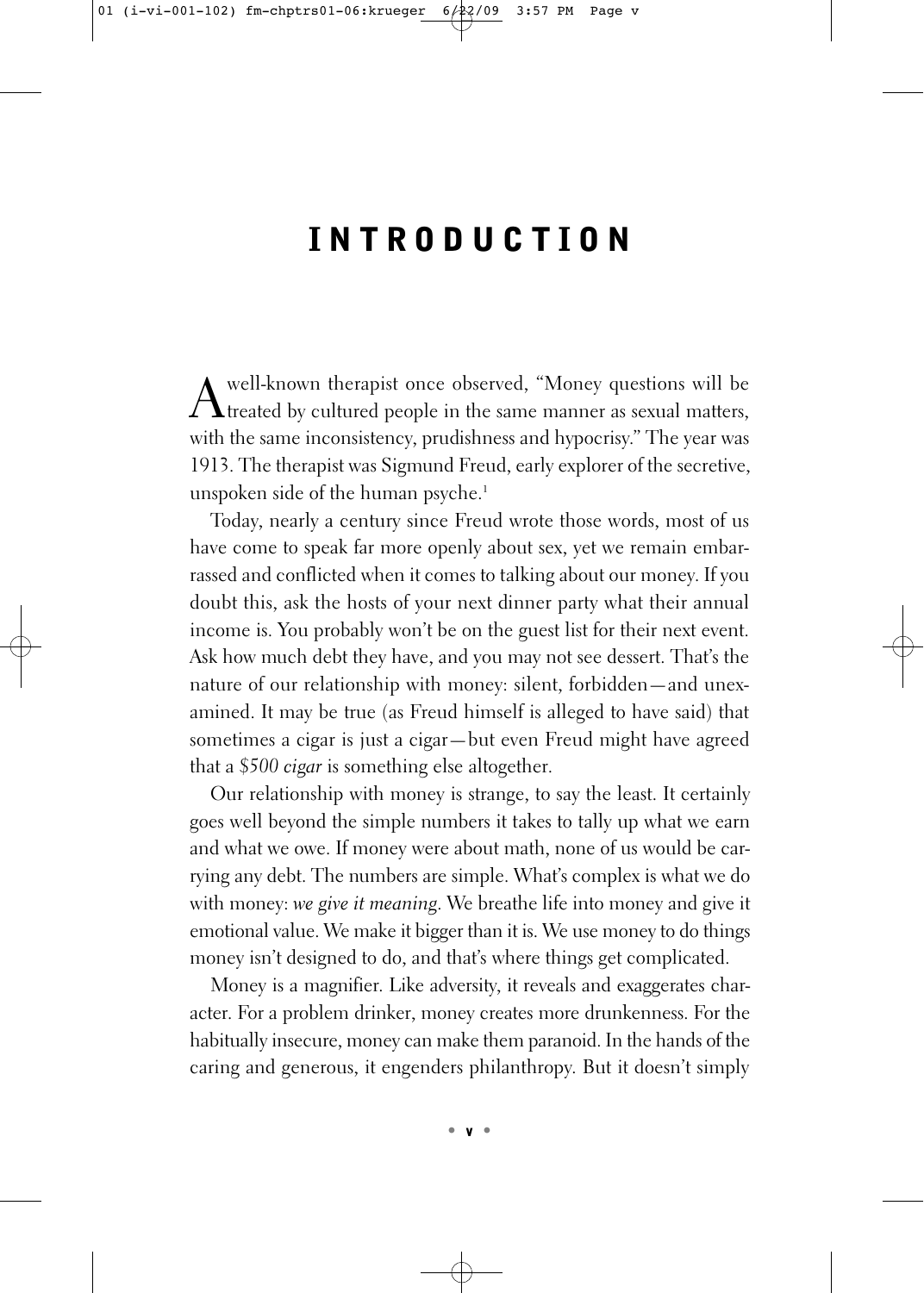#### vi • The Secret Language of Money

magnify who we are: it also amplifies who we hope to be, fear we might have become, or regret that we may never be. It gives form to our fantasies and shape to our compulsions. We don't simply earn, save and spend money: we woo it, flirt with it, crave it and scorn it, punish and reward ourselves with it.

We invest money with a totemic power it doesn't truly possess and then live our lives under the thumb of that dictatorial rule. Like the master of a runaway band of mad marionettes, money runs us in circles and beckons us down dead-end paths, inflates our dreams and dashes our hopes—and all the while it is we ourselves who hold the strings that make the puppets move!

It is not money but the love of money that Saint Paul identified as the root of evil. It is not wealth and possessions or even the chase after these that creates problems in our lives: it is when we lose ourselves in the chase. And when do we lose ourselves? When we imbue money with meaning it doesn't really have, and then keep that meaning a secret even from ourselves—thus holding ourselves hostage to our own money story without even realizing we were the ones who made it up it in the first place.

For three decades—two as a psychoanalyst, one as an executive coach—much of my work has been focused on exploring the hidden side of money and helping people successfully change their money stories. Whether top CEOs and the ultra-rich or the average middle-class family, the clients I've helped over the years have all shared one thing in common: their problems with money are not about the money. They're about the story they try to tell with it.

What follows is a journey to understand the architecture of your money story: how you use money to shape the world around you, and how it shapes you back.

One thing we'll discover is that the brain and mind are not always in agreement. While one part of us says, "We should be planning for retirement," another says, "Hey, let's have that second cognac and order the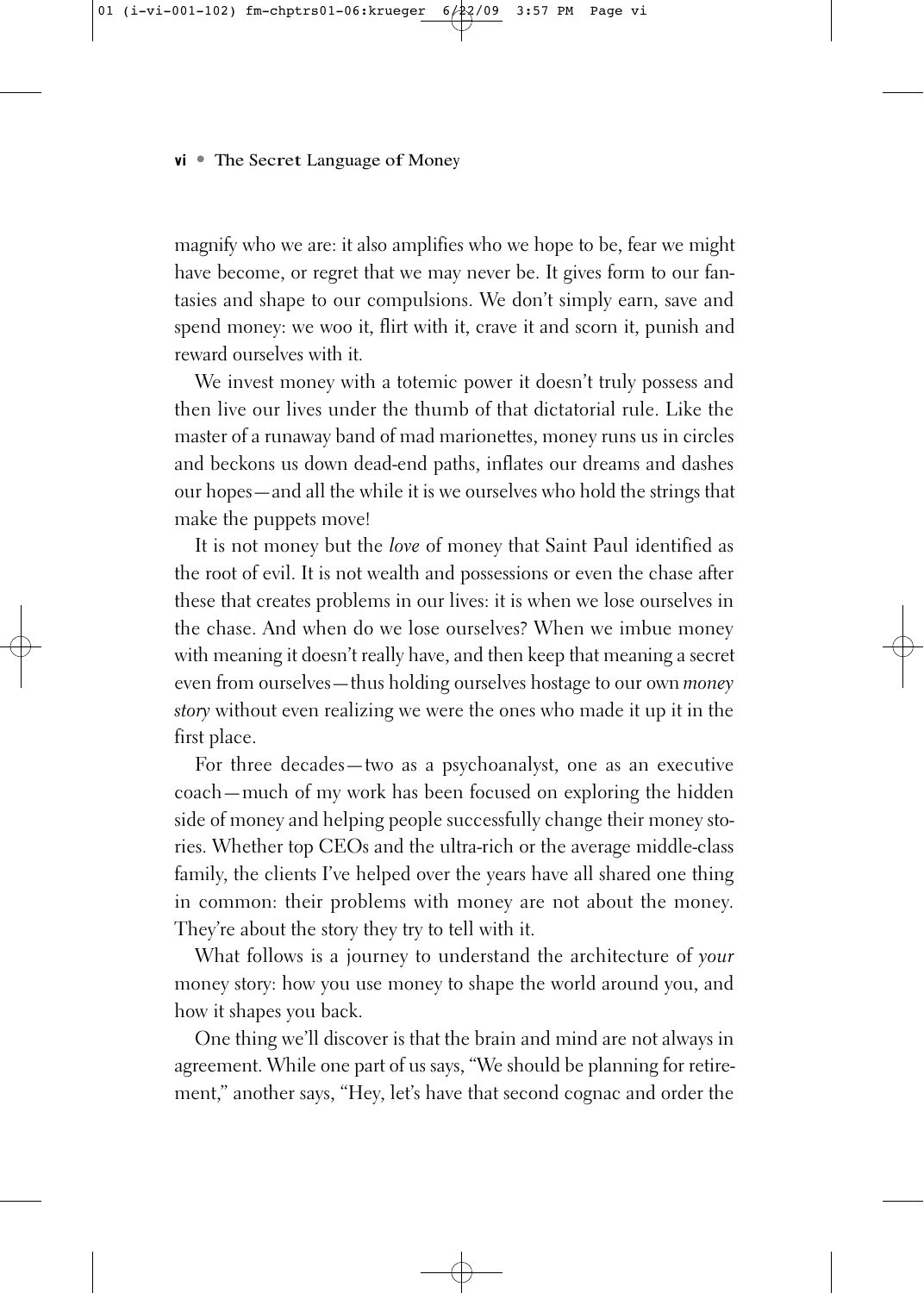plasma TV!" Each part struggles over the same dollar, and unless we understand the secret language of money, the results can be disastrous. In these pages we'll explore both the brain and the mind, looking through the lens of leading-edge scientific research from such fields as psychology, neuroscience and behavioral economics, along with case studies from my thirty years in the trenches of psychoanalysis and executive coaching. We will apply these insights to help you strategically rewire your brain, reprogram your mind and reshape your habits, so that you can begin using money to say what you want it to say, and create the life you want to be living.

The Secret Language of Money is not really about your income, expenses, assets and investments, although it will change how you view and manage all of these. It is about your relationship with money and how it affects everything in your life, including your financial success. It is an unblinking examination of the running dialogue inside your head about money—about how much you think you're worth, and how much you feel you deserve; about what you believe your money says about you, and how much of it is enough. This book is a rare glimpse into the secret conversation you hold with yourself about the meaning of money in your life—and therefore, about your life itself.

Money does talk—but what is it really saying? Or more accurately, what are you saying through money? This book is about finding the answer to that question.

## Note

1."On Beginning the Treatment (Further Recommendations in the Technique of Psycho-Analysis: I)," in The Collected Papers of Sigmund Freud, 2:351; 1913.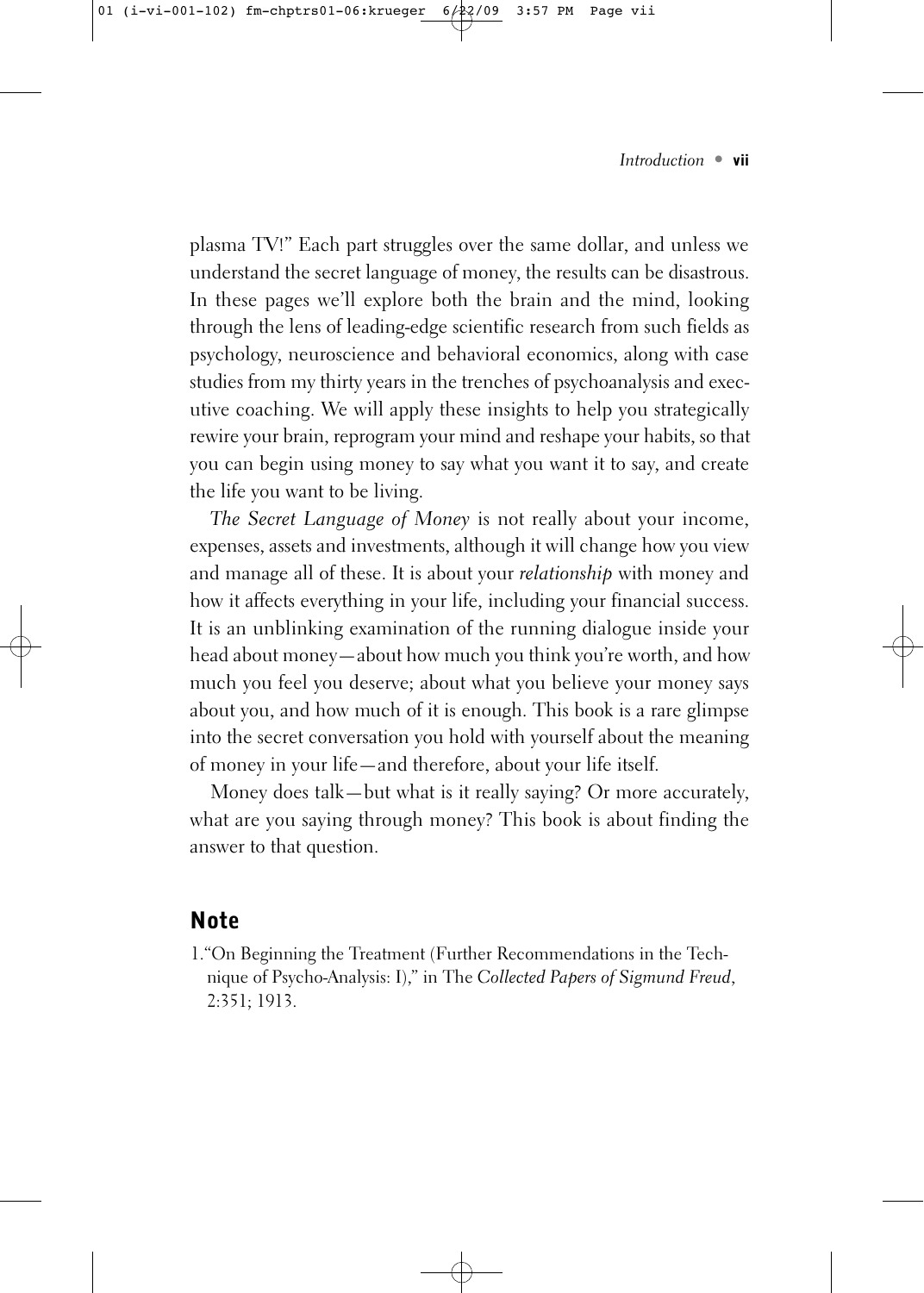Part I

# YOUR MONEY STORY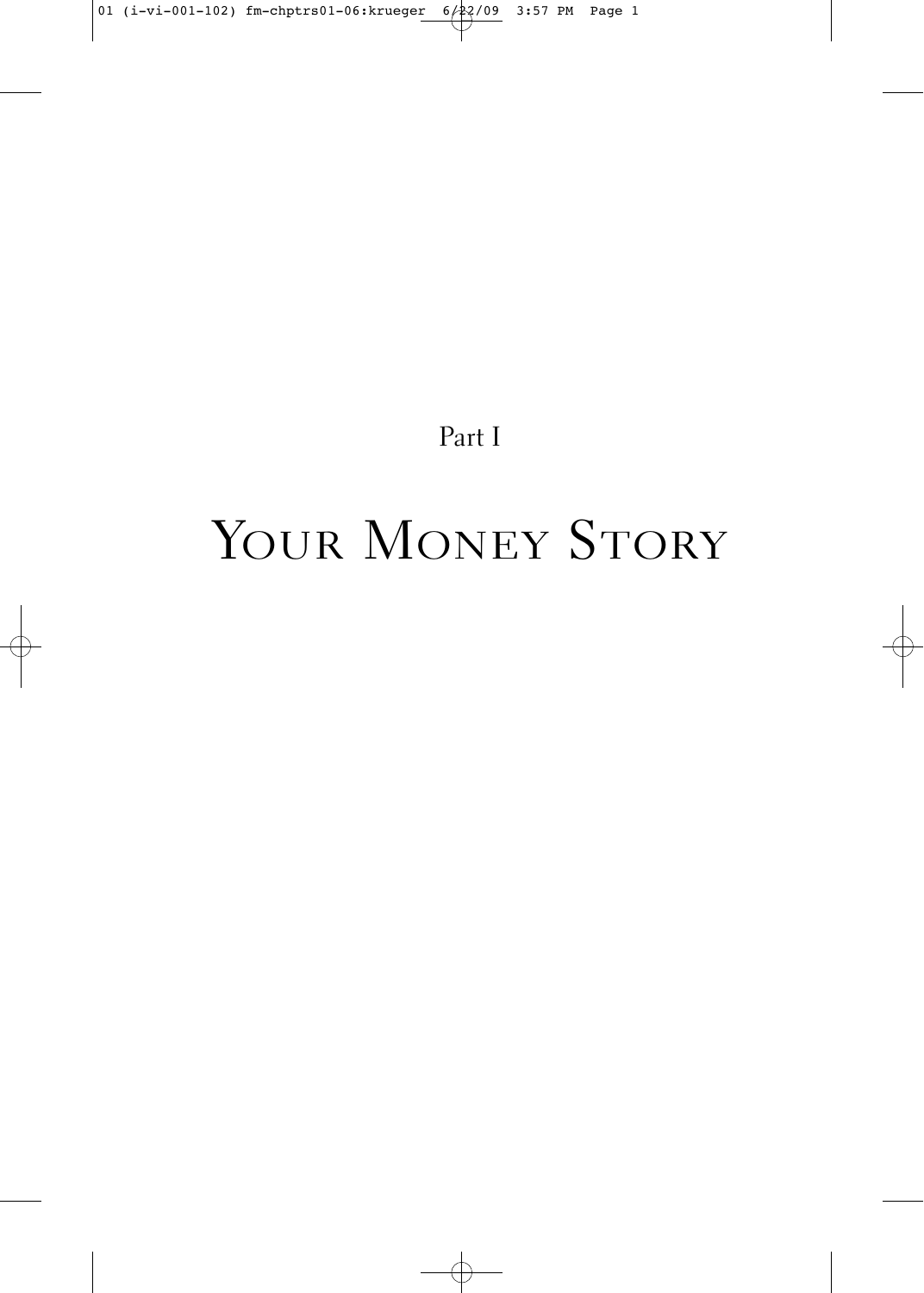## one

## MONEY TALKS—BUT WHAT IS IT SAYING?

If there's something strange in the neighborhood, Who ya gonna call? **Ghostbusters!** If there's something weird and it don't look good, Who ya gonna call? **Ghostbusters!** 

> —Theme song to Ghostbuster<sup>s</sup>, music and lyrics by Ray Parker, Jr.

Something strange was going on, all right. When Alex Popov set off **J** for San Francisco's PacBell Park that morning, softball glove in hand, it had seemed like a good plan. It just didn't turn out that way.

Two nights before, the San Francisco Giants had played well past midnight in the longest nine-inning game in Major League history, only to lose to the L.A. Dodgers. Today, on Sunday, October 7, 2001, in their last game of the season, the Giants came back with a 2-to-1 victory. But that wasn't what made history that day. No, the epic moment came in the first inning, when Barry Bonds hit a knuckleball from the Dodgers' Dennis Spring and sent it clear over the fence into the arcade, setting a new alltime record by swatting his seventy-third home run in a single season.

When Bonds hit his homer into the stands, the fans went wild—and in this instance, that is not a figure of speech.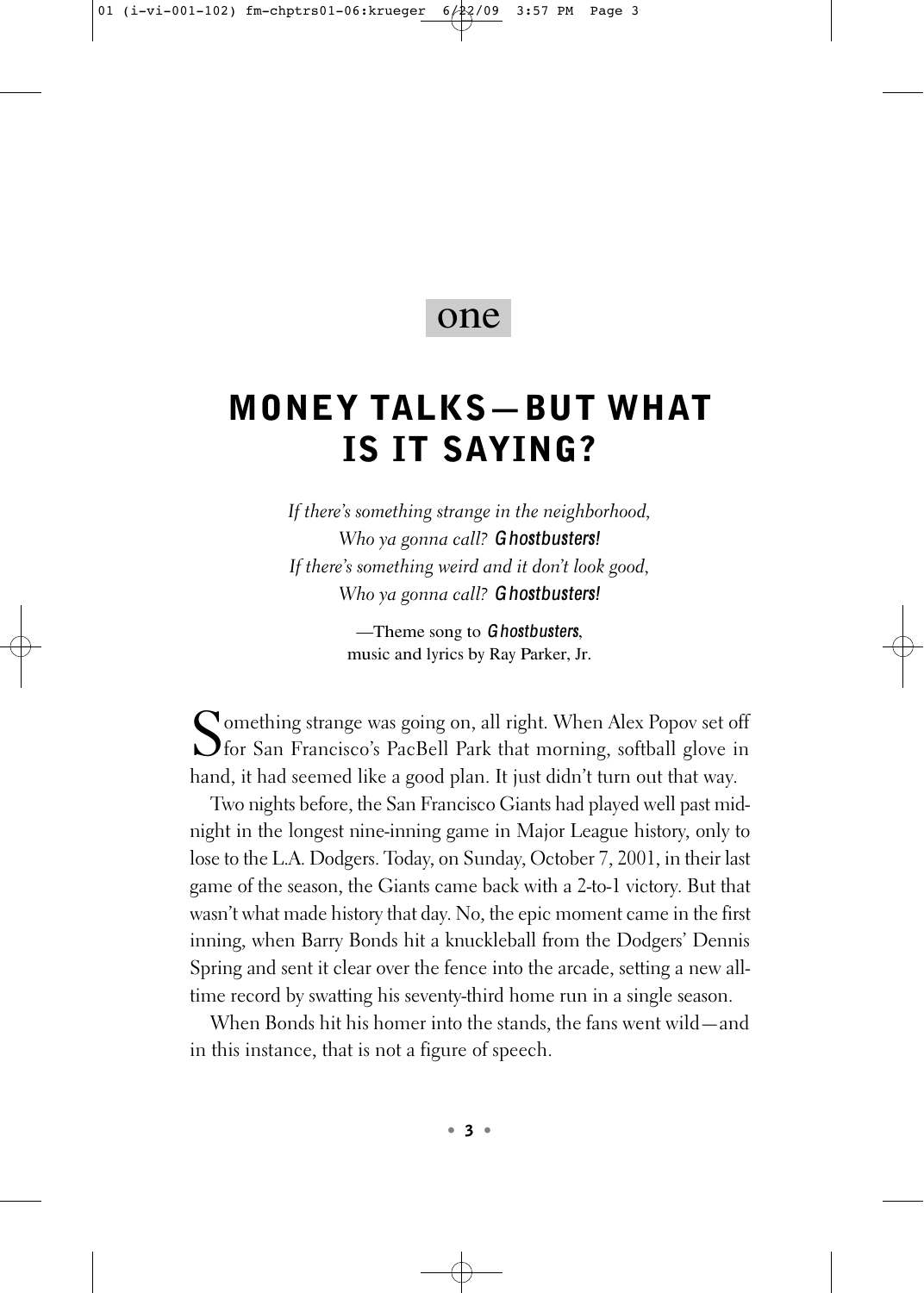#### 4 • The Secret Language of Money

Anticipating the smash hit and knowing that Bonds tended to favor right field, especially enterprising fans had packed that standing-roomonly area hoping for a serious shot at the record-breaking ball. And exactly two fans—Popov, owner of a Berkeley health-food restaurant, and a software engineer named Patrick Hayashi—got their wish. As the ball hit Popov's glove, he was instantly tackled, thrown to the ground and buried in a swarm of determined fans. In the ensuing mayhem, Hayashi came up, ball in hand. Eyewitness testimony (later disputed) would claim that Hayashi bit a teenage boy and even grabbed Popov's crotch in an attempt to get control of the ball. A cameraman's videotape of the entire fracas proved inconclusive.

The court battle between Popov and Hayashi raged for months—the two as fierce as litigants in any custody case—until 20 months later, in June, 2003, a judge decreed that the ball be auctioned off and the two fans split the proceeds. The ball was eventually purchased at auction for \$450,000 by Todd MacFarlane, creator of the Spawn comic book series, netting Popov and Hayashi each a cool \$225,000—which didn't even come close to covering court costs. In fact, Popov would have needed to net more than twice that amount just to cover his legal expenses. To make matters worse, the two men owed taxes on the entire auction income of \$450,000.

After nearly two years of legal brawling, Popov and Hayashi were both heavily in debt, and MacFarlane had his slightly used baseball for the bargain price of \$450,000.

And here the story goes from odd to odder still.

That single-season record Bonds broke had previously been set by Mark McGwire, who hit his seventieth single-season home run in 1998. That winning baseball had also been purchased by MacFarlane for \$3.2 million—which represented "most of his life savings," as he told newsmen.1 In a previous deal, costing him about \$300,000, MacFarlane had also purchased the first, sixty-seventh, sixty-eighth, and sixty-ninth home run baseballs of McGwire's 1998 season.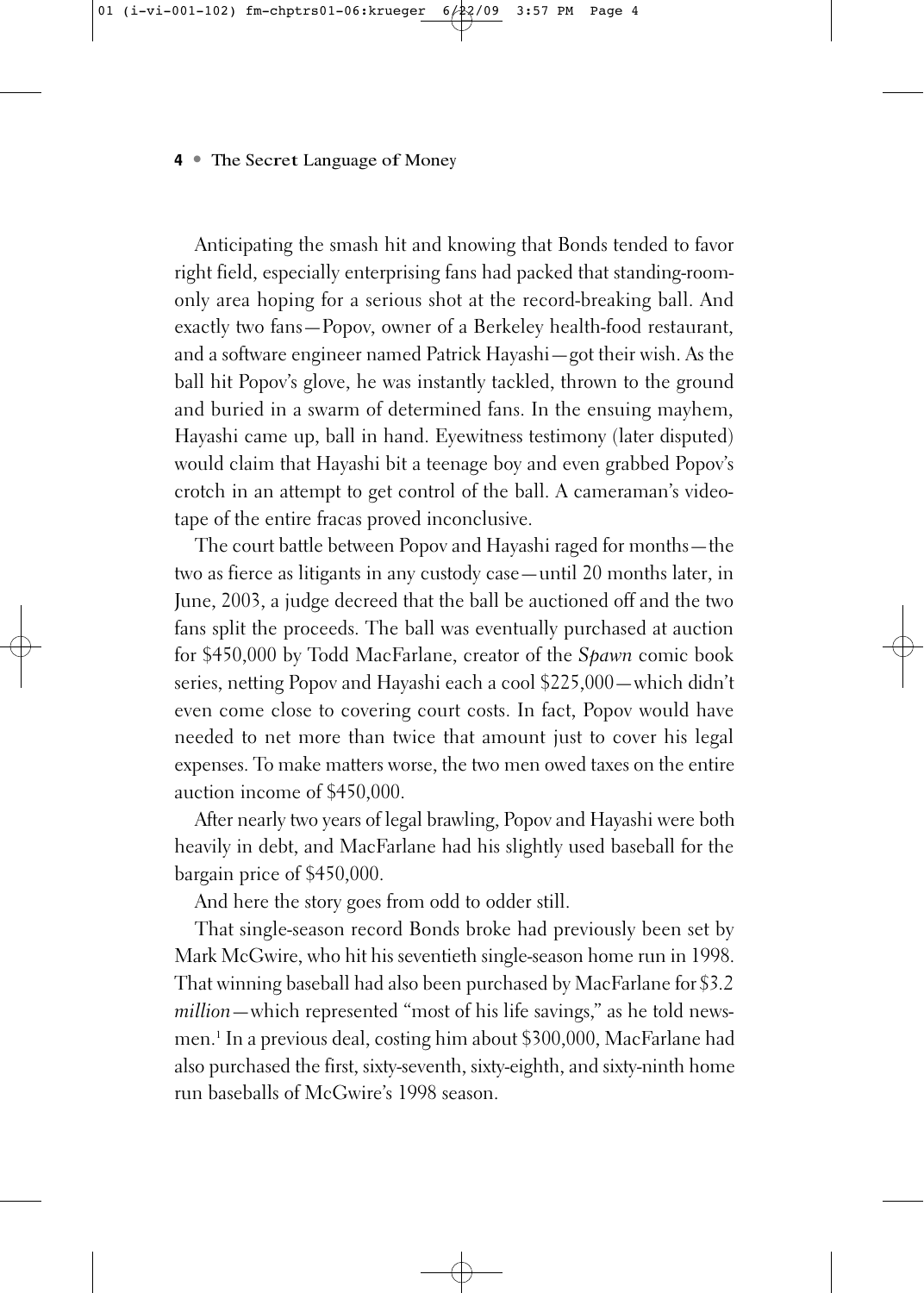Each ball had cost about \$5 to manufacture.

What happened here? Something strange indeed; something that defies normal logic. And while Popov, Hayashi, and MacFarlane's story may seem a little extreme, it's really not so different from the stories of people we know well.

A single mom of 38, Barbara is in a tough spot. Recently divorced, with custody of her two teenage children, she is approaching middle age and struggling to make ends meet. Her fixed salary and meager childsupport payments are barely adequate to support her family's basic needs. Money is tight, at best, and Barbara's financial prospects look grim.

Barbara has a strategy for dealing with her subsistence lifestyle, which, if not the most logical course of action, has the dubious advantage of simplicity: She shops.

Despite her precarious finances, Barbara goes on frequent spending sprees. On one day's forage alone, she brought home a \$250 silk blouse, a \$175 silver ring, and a pair of \$825 silver earrings. With every day that passes, with each shopping spree, Barbara is inching herself and her family ever closer to the precipice of utter financial meltdown. And the closer to the edge she gets, the more she shops and spends.

Robert's story begins on the opposite end of the money spectrum from Barbara's: Where she started in a tight spot, Robert set out from a place of affluence.

It was only 12 years ago that Robert found himself an unusually wealthy man. When his father died, Robert inherited \$20 million, enough to ensure his financial security for a lifetime. Yet by the time I met him, Robert had managed to spend nearly every penny.

Distant and emotionally isolated, Robert's father had lavished him with money and expensive gifts all his life. Robert recognized his father's financial magnanimity as an expression of guilt, a poor proxy that scarcely compensated for his absence in his son's life. Robert now sustained his anger at his father, as he described it, "by pissing away my father's money, gambling and making bad investments." The bad invest-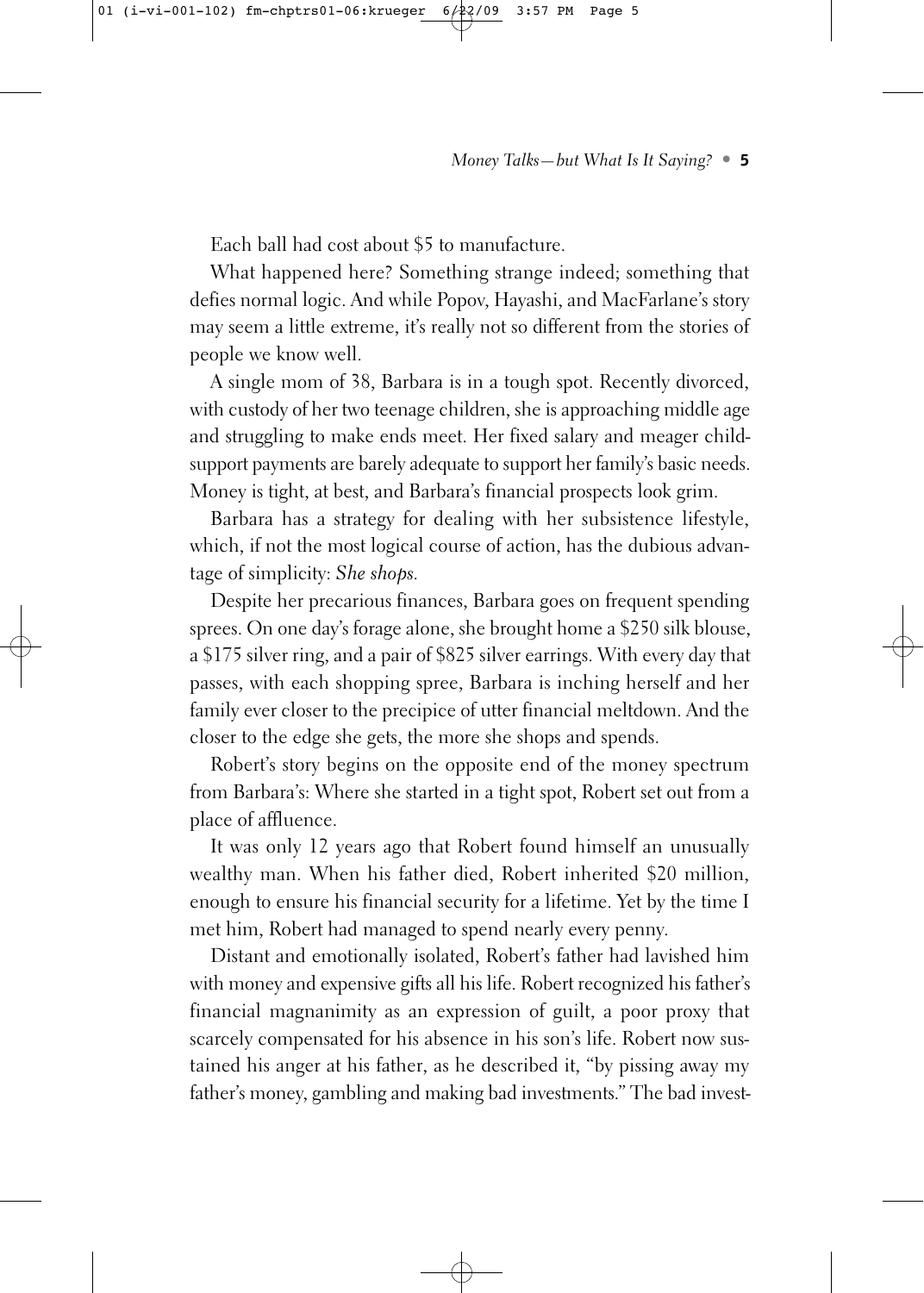#### 6 • The Secret Language of Money

ments piled one upon the other. Robert's poker losses became larger and more frequent; he lost several thousand dollars in a single session.

Having attained complete financial independence, Robert now seemed determined to spend his way to bankruptcy.

> Something strange in the neighborhood. Something weird, and it don't look good.

## Money, Money Everywhere

Over the first five decades following the close of World War II, something remarkable happened: We grew steadily richer. A lot richer. During the second half of the twentieth century, more wealth was created in the United States alone than had ever before existed on the planet. By the new millennium, even America's poor had reached a standard of living higher than the middle class of the 1950s. Our homes were larger, our cars more luxurious than ever, and necessities such as food and water were cheap, abundant, and close at hand. Any measurement of life using the wealth yardstick during those times told us exactly what we love to hear: Life is good and getting better.

Yet underneath the glitter, something was amiss.

Our perennial competitors, the Joneses, may have looked good on the outside, but the numbers revealed a different story. Despite our growing levels of apparent affluence, savings rates had dropped to an all-time low, and debt had climbed to an all-time high. By 2001, Americans owed more than \$1.7 trillion in consumer debt—almost three times the value of all the U.S. dollars in circulation—and bankruptcies began to skyrocket.

By 2008, the onrush of affluence seemed to have slammed into full reverse. Corporate scandal, bad debt, collapsing housing markets, and shifting international demographics had launched the first genuinely global financial crisis in history. The ride, at least for the moment, was over.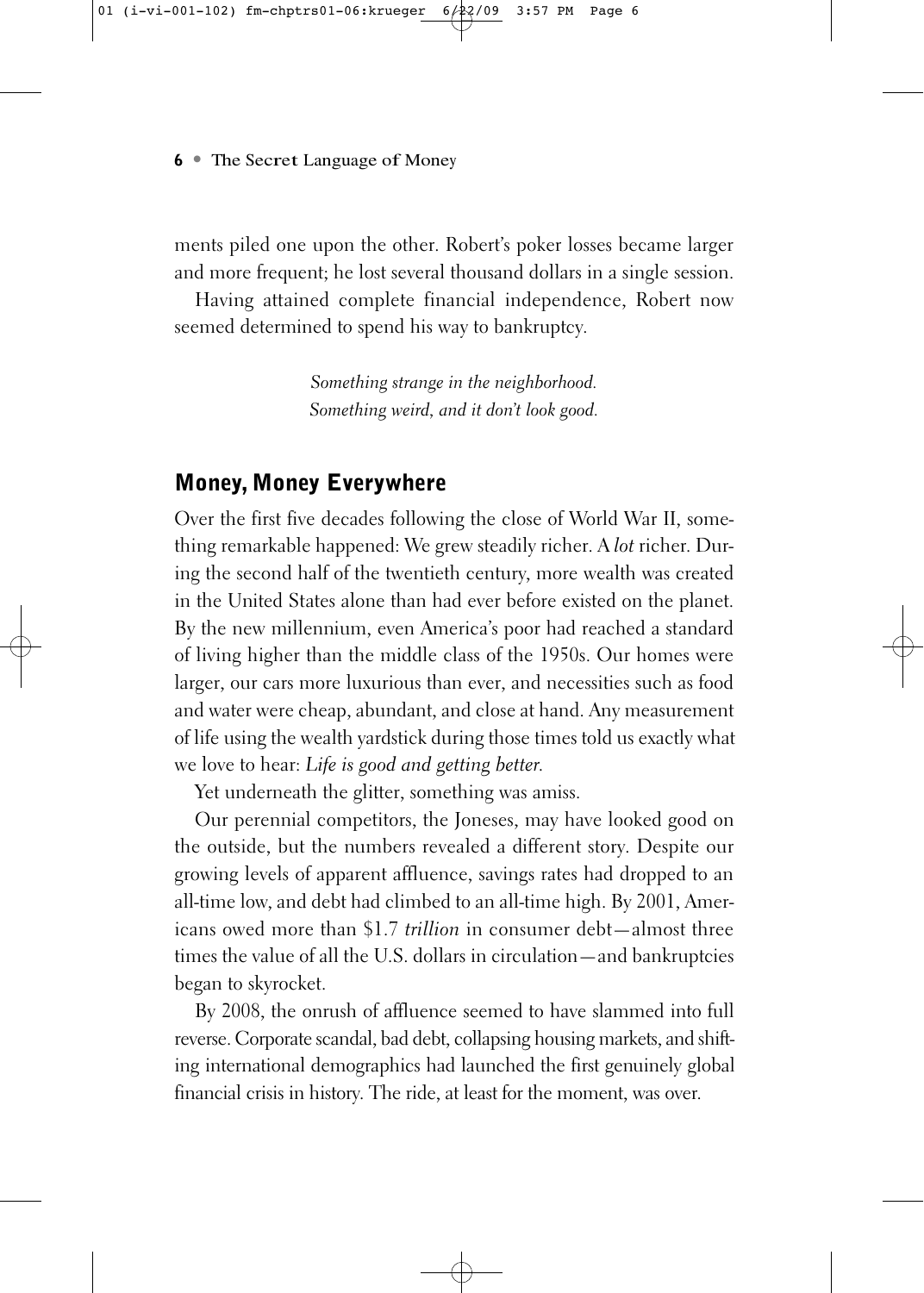And what a strange ride it's been. After winning what might best be described as an economic jackpot, we seemed to be shedding our gains as quickly as we'd gotten them. Stranger still, we've somehow managed to spend our personal happiness along the way: Our internal lives have become as troubled as the state of our finances. After peaking in 1957, the number of Americans who rank themselves as "very happy" has steadily declined. A diagnosis of depression today is 10 times more common than it was a half century ago. Our physical health, our sense of connection to others, our time spent engaged in our communities factors which might arguably be seen as indicators of a truly rich life are on the same precipitous downward trend.

It's puzzling. The more money we have, the more financial trouble we seem to find. Our standard of living is better, yet our lives seem worse. For all its apparent importance, more money seems to deliver only more problems, as we increasingly act in ways that make no rational sense. We spend beyond our means. We agonize, argue, litigate, and divorce over money. We fall victim to scams and cons, sometimes repeatedly. We gamble to the point of destruction. We sink deeper and deeper into a morass of money-related misery that threatens our health, our families, and our survival.

Why do we do these things? Clearly the *quantity* of money is not what we lack. In fact, the opposite seems to be true: The more of it we have, the worse things seem to get. But if that's true, is there then no solution? Is the pursuit of both wealth and happiness a doomed quest?

Fortunately, the answer is "no." There is a path through the money minefield, and it's one we can walk with joy and satisfaction. There is a way to pursue increasing our wealth without decreasing our success; to build financial value, eliminate debt, and relieve crushing fiscal strain without sacrificing those things that are most important to us, such as our health and happiness, our families and friends, communities and careers—in other words, without sacrificing our lives.

Finding that path starts with a simple question: What is money?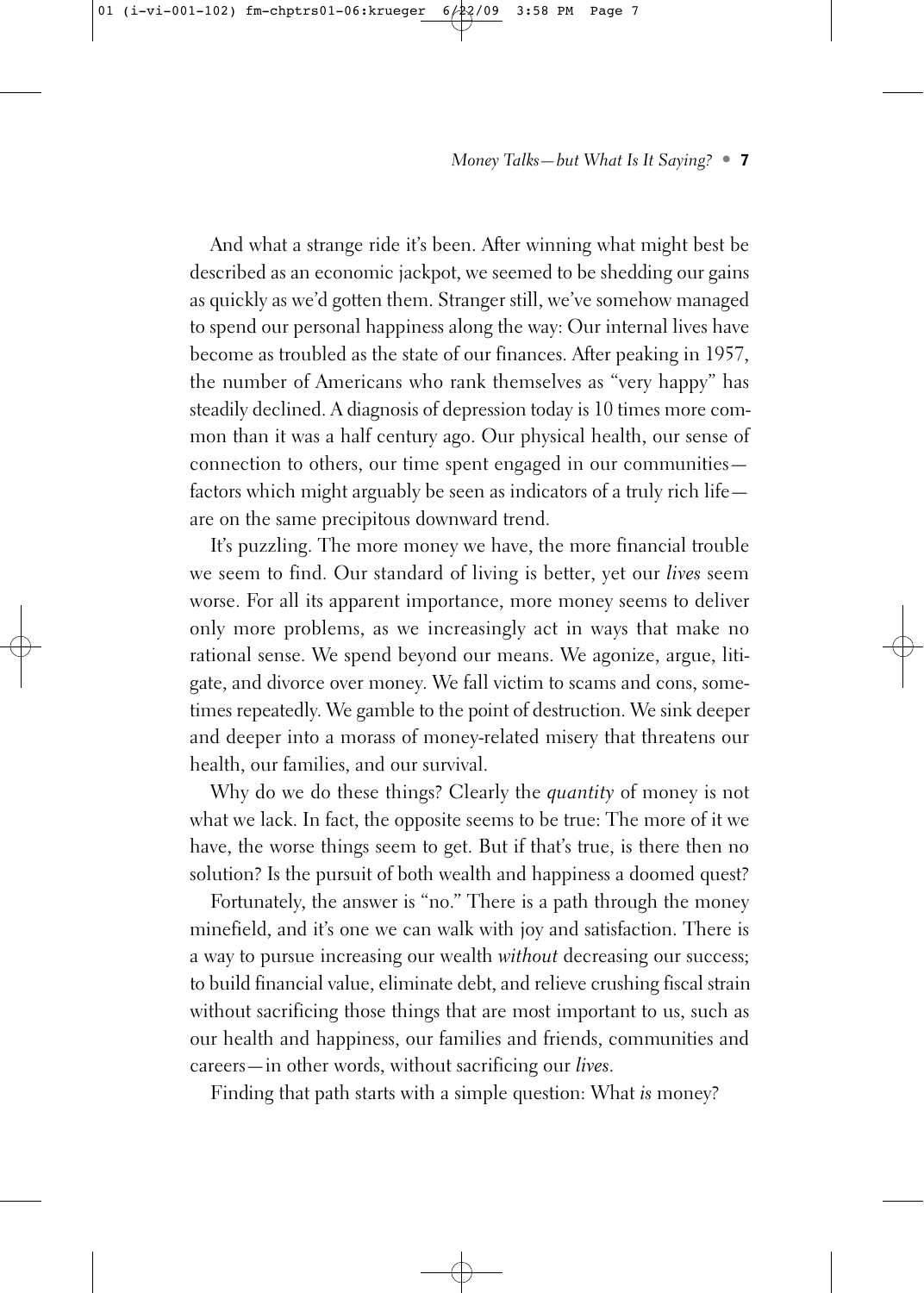## The Rest of the Iceberg

On the surface, money is something quite simple, a tangible thing we can readily measure. It's a carefully manufactured piece of paper or shiny coin, a set of digits on a computer screen, a printed number on a paycheck. At its most basic, money is a thing, and in these days of abundant information, we understand money the thing fairly well. We can invest it and calculate interest, and we can spend it and make sure we have correct change. We have banks and software developers, investment companies and financial advisors, radio stations, television shows, and money gurus galore. There are entire industries dedicated to ensuring our full understanding of money the thing.

Yet despite all this knowledge, we still struggle with money. We can't seem to get it right: We spend when we should save, buy when we should sell. We trade away our time, and sometimes our health and relationships as well, in the pursuit of money in the hopes that it will eventually buy back some of the very time we traded away.

No matter how much we know about money, we still do some very strange things with it. Picture this scenario:

You are at an auction, surrounded by a sophisticated-looking group of perhaps six dozen. The auctioneer holds up a \$100 bill and carefully explains the scenario about to unfold: "Bids will move in five dollar increments. The highest bidder wins the bill. The second highest bidder pays his or her bid, but gets nothing in return. And this is real money, people."

Within seconds, the bids pass \$100, and soon they are up to \$300. Two participants get into a bidding war. When it's over the victor earns the right to pay \$465 for the \$100 bill, and the runner-up pays the auctioneer his high bid of \$460 and receives nothing in return.

You are thunderstruck. How could reasonable, intelligent people pay over four times more for something than it's worth?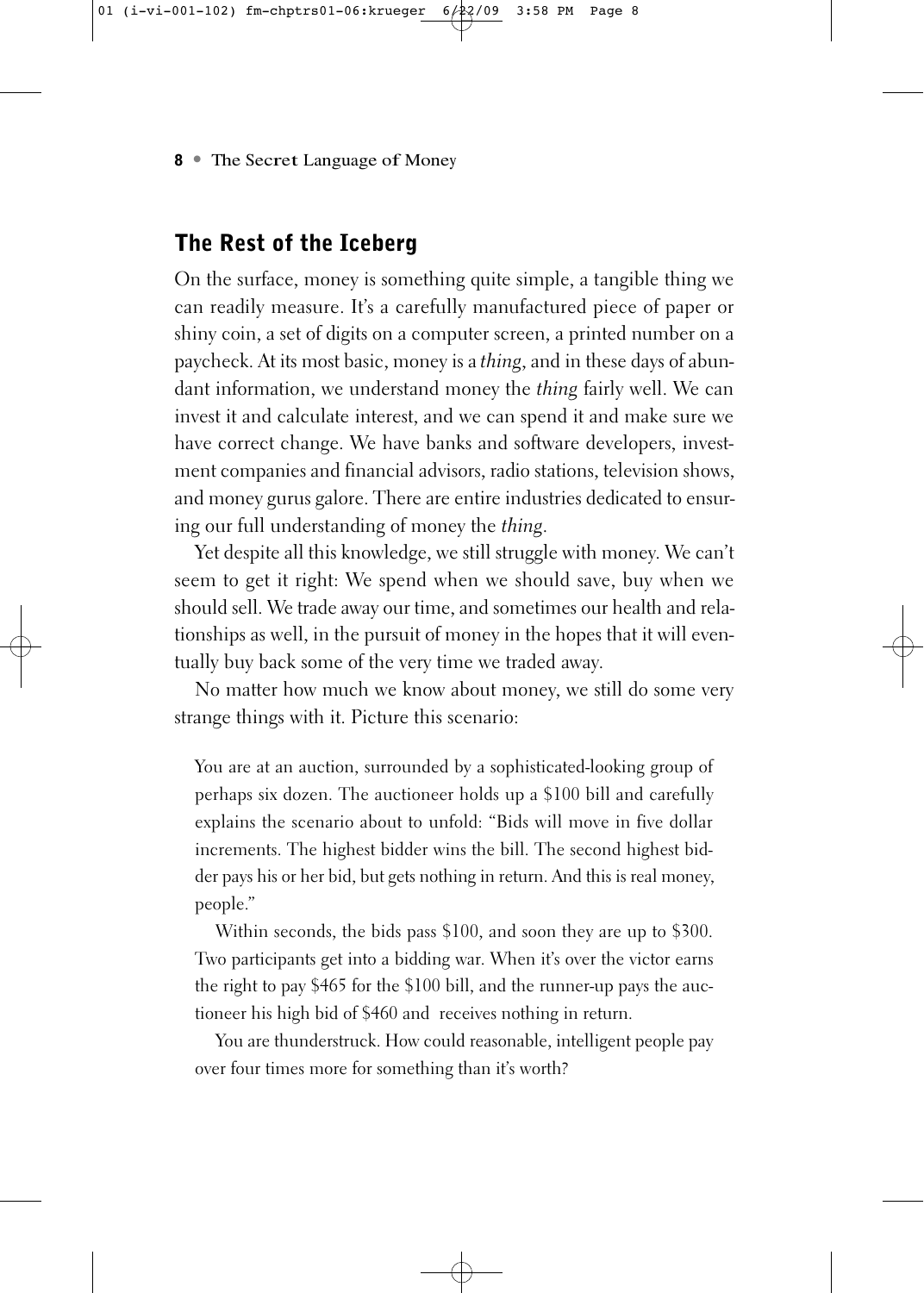You might conclude that these people must be suckers with little or no experience in the real world of money. But in this you would be quite mistaken.

This is not an imaginary scene: The auction actually took place at Harvard's John F. Kennedy School of Government. The auctioneer was Professor Max Bazerman; the participants were a group of investment specialists and economic gurus. Some of the brightest financial minds around won \$100 bills by paying three and four times their worth.

And not just once. This experiment was repeated over 600 times. Commented Professor Bazerman, "I've never seen the bidding stop below \$100 in any of the over six hundred times I've done it."

If money is so simple, why is it so complicated? Because when we look at money, we're seeing the *thing*. But money the thing isn't the whole story. The whole story is an iceberg-sized tale, and the part we pay attention to—the cash or debt in hand—is only the tiniest tip visible above the water's surface. The rest of the story lies invisibly submerged beneath the surface of appearances and events. Just because we don't see it doesn't mean it isn't there, or that it can't sink our lives when we run up against it, just as surely as the Titanic. Just ask Barbara and Robert.

That vast, hidden side of money's story has nothing to do with money the *thing*. It has to do instead with what we *tell* ourselves about money, and for many of us, it's a whopper.

A successful business owner once described her money conundrum to me like this:

"It's a way I use to soothe myself. I'll go into my study and think about how much power I've created for myself. I can do anything I want. I think about my successful, demanding business that's become my life, and calm myself by saying, "I can get out of here. I can leave." Now, the only thing I can enjoy is getting away on vacations. But even then, I can't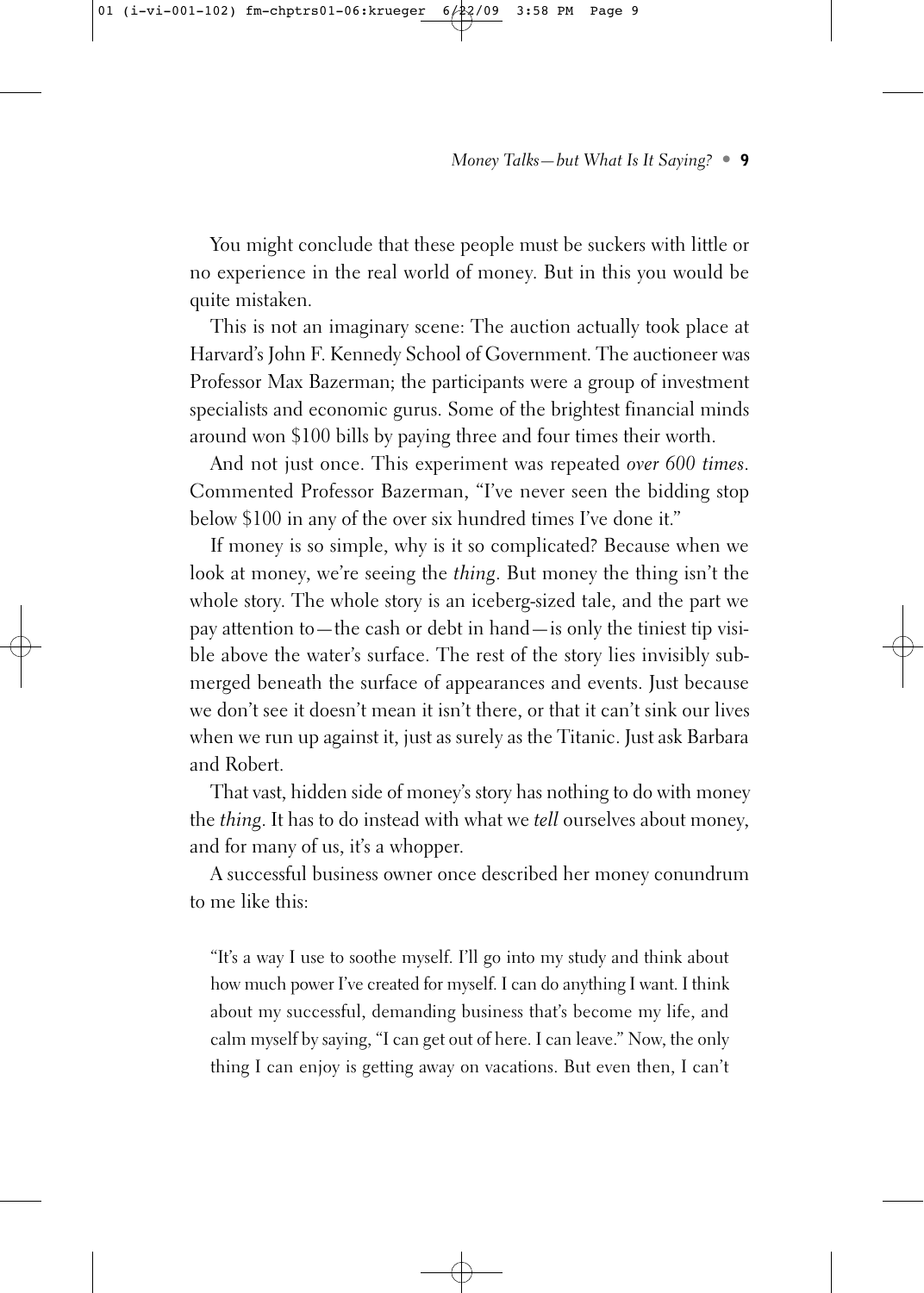#### 10 • The Secret Language of Money

relax. Chasing money has taken over. I make all this money so I won't ever again feel helpless or controlled by someone else.

"Once I put money into investments, I don't do anything. I neglect it. Money equals power. I want to have the power, but then I avoid the money so it doesn't have control over me.

"I don't even know how much money I have."

This woman was so far removed from money the thing that she literally could not even count it. Her full-time occupation was to use money to generate meaning, to create an emotional state.

We say, "Money talks," but what does it say? The remarkable truth is: It says whatever you tell it to. The wonder of money is that it can represent anything. It's a stand-in for what we idolize and desire yet fear and lack, for what we covet, crave, spurn, chase, or follow. We use money to show how much we care, or how little. We use it to measure success and buy happiness—or try to. We use it to bolster our selfesteem. We use money to communicate.

The challenge is that much of this given meaning is hidden. We may have a perfectly logical reason (or so it seems to us) to want or even need this particular new car, but beneath the surface, an invisible, inaudible, richly nuanced dialogue is weaving a broad tapestry of meaning as to what getting that car (or *not* getting it) says about us.

Money does talk. It whispers in our ear, often just below the level of our conscious awareness. Money speaks to us as confidante, seducer, adversary, protector, or drug. Money serves as a tangible container for such subjective matters as hope, ambition, love, and disappointment. Money whispers of caring, of success, of power, of happiness. Money can become a currency of caring, a symbol of success, a measure of power, a promissory note for happiness, or a filler for a sagging sense of self.

The trick is that the secret language of money is just that: a secret, hidden and often inscrutable. And because we don't speak the secret language of money—the mental, psychological, emotional language that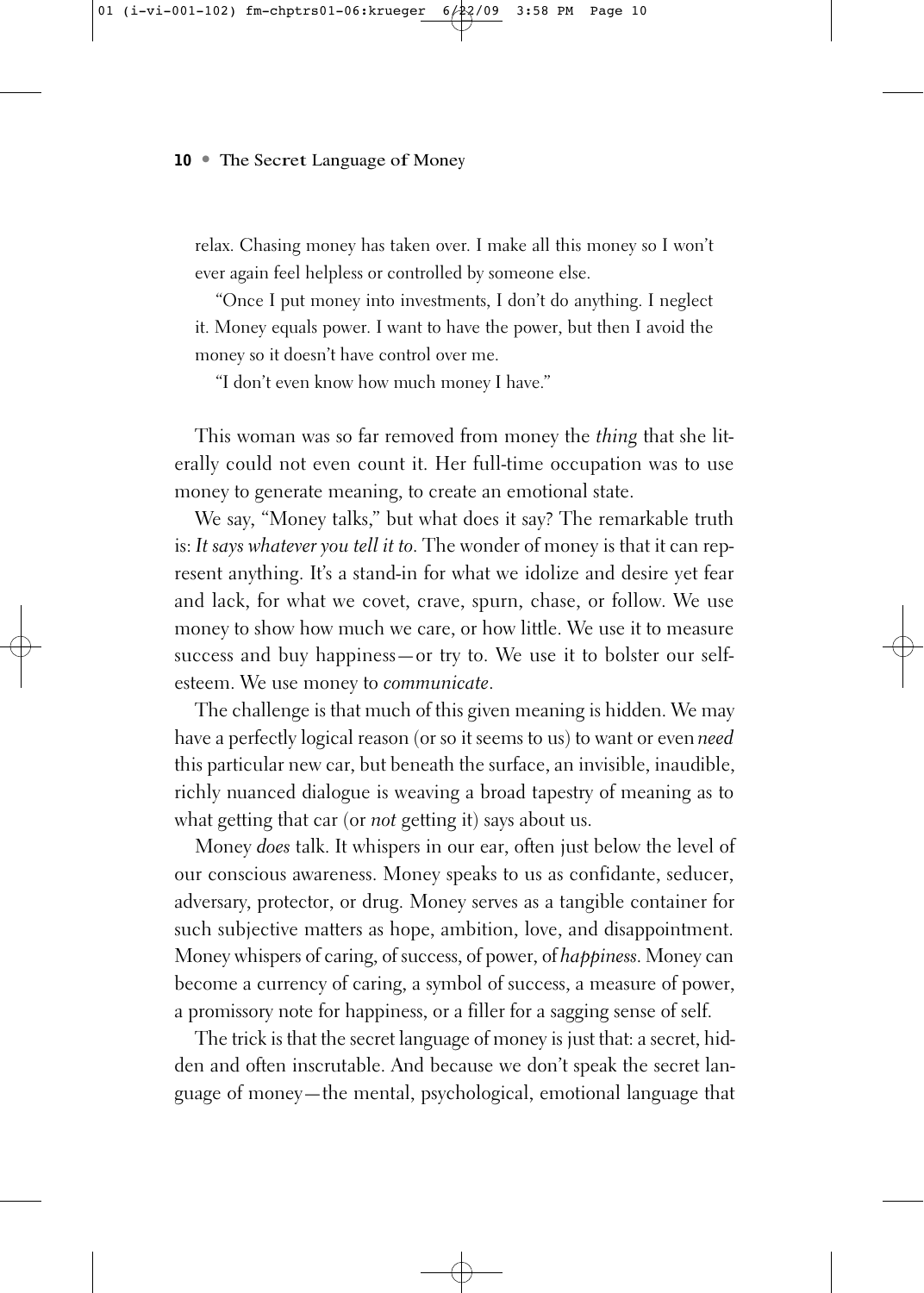weaves our outward lives—we do very strange things where money is concerned. We make money mistakes, driving ourselves into debt, despair, and depression. We overspend, under-save, and deceive ourselves. We covet what we don't really want, and don't want what we truly need.

Why do we make these tragic errors? We make money mistakes because we use money to accomplish nonfinancial goals. We seek to use money the thing to do what no "thing" can: regulate our moods, increase our self-esteem, and control others. We use money to try to soothe emotional pains and buy the respect of others and ourselves. In doing so, we take money the thing and turn it into something more. We give money meaning. We breathe life into it, give it emotional value, build a relationship with it, and make it bigger than it is.

And then something strange happens.

The moment we begin to make money more than the simple, tangible thing it is, more than the coins and papers and paychecks we grasp so well, we stop understanding it. Our clean equation of 100 cents to a dollar begins to spawn new variables that we cannot readily define. Ironically, when we give money meaning, we begin to lose our grip on what it really means.

This is what lay at the heart of the financial crisis that ignited in 2008 with the collapse of the subprime mortgage business and spread around the globe: We lost track of what on earth we were doing with money. Millions of people took out mortgages they couldn't repay for houses they couldn't afford, egged on by a financial industry that convinced itself that its smoke and mirrors was as good as gold.

While speaking before Congress Alan Greenspan, former Chairman of the Federal Reserve, said he was "shocked" his ideas led to the current economic crisis and said, "I still do not understand exactly how it happened."

Well, let me see if I can give it a shot:

Banks bundled mortgages that had been given to people who wouldn't even qualify for jury duty and then sold those along with "credit default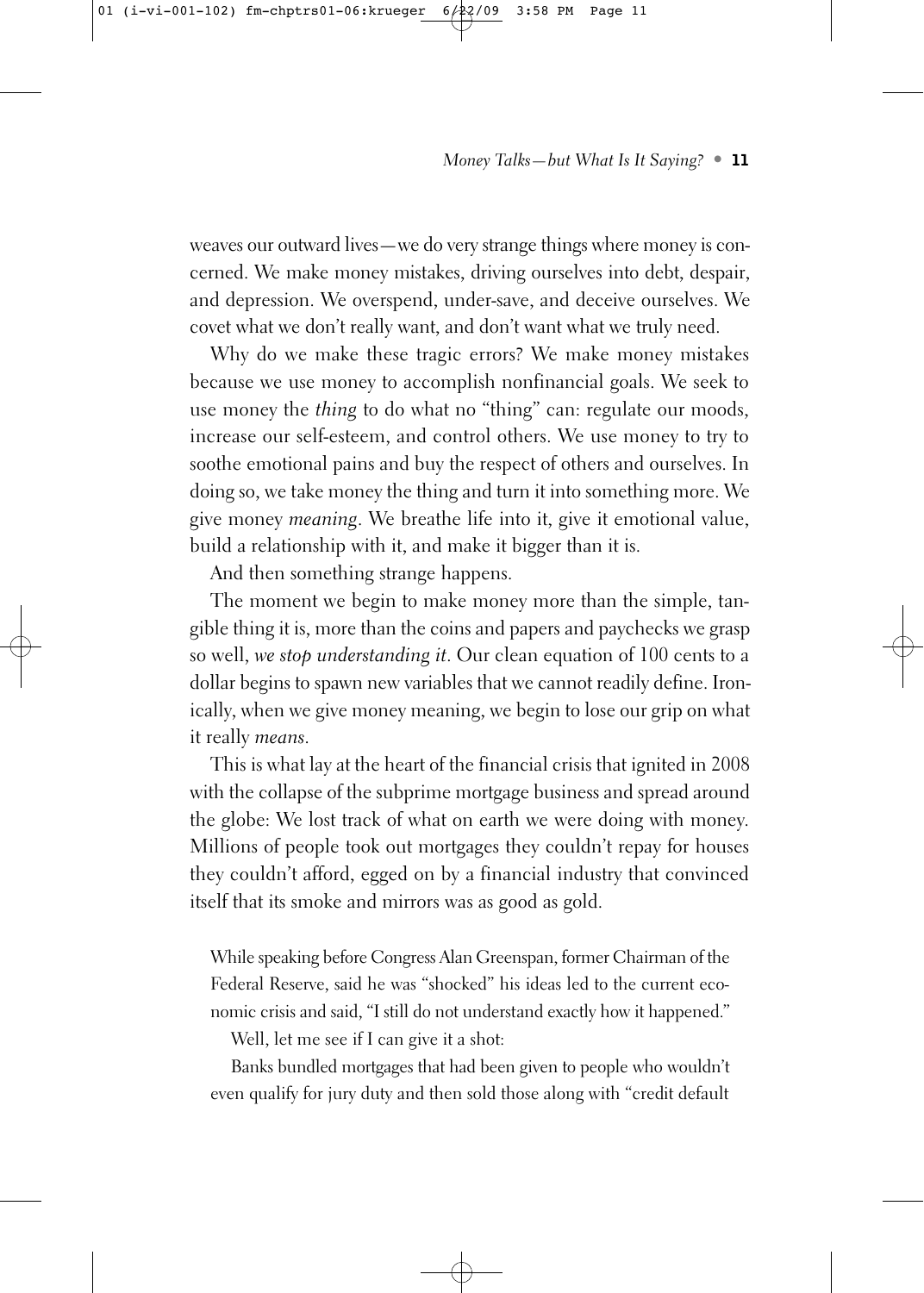### 12 • The Secret Language of Money

swaps," which are basically insurance the seller provides to the buyer in case the purchased entity loses value. However, unlike regular insurance, these swaps weren't regulated, so they failed to meet any standard of responsible business; then, when everything collapsed, it spread like an infection, because when people are making money, they don't ask "how" they just say, "Yay!"

But again, you're the expert.

—Seth Myers, on Saturday Night Live, October 25, 2008

What the financial crisis teaches us, more than anything, is that when it comes to money, how we think we are behaving and how we actually are behaving can be two very different things indeed—and that money can speak in a code so covert, even the experts often seem at just as much a loss as we are to understand its message.

## A Money Quiz

To get the most value out of the following quiz, respond to each of these two questions with a single number—and do this before reading the explanations that follow.

- 1. My current annual income is \$
- 2. In order to insure happiness and contentment financially, with no more money problems and worries, my annual income would need to be \$\_\_\_\_\_\_\_\_\_\_\_\_\_.

I have given this quiz to hundreds of people over the years, and in more than nine out of ten cases, people's answers indicate that their annual income would need to be about twice its current level for them to feel happy and free from money worries.

This means that someone who makes \$50,000 a year believes it would take roughly \$100,000 a year in order to be financially content, and some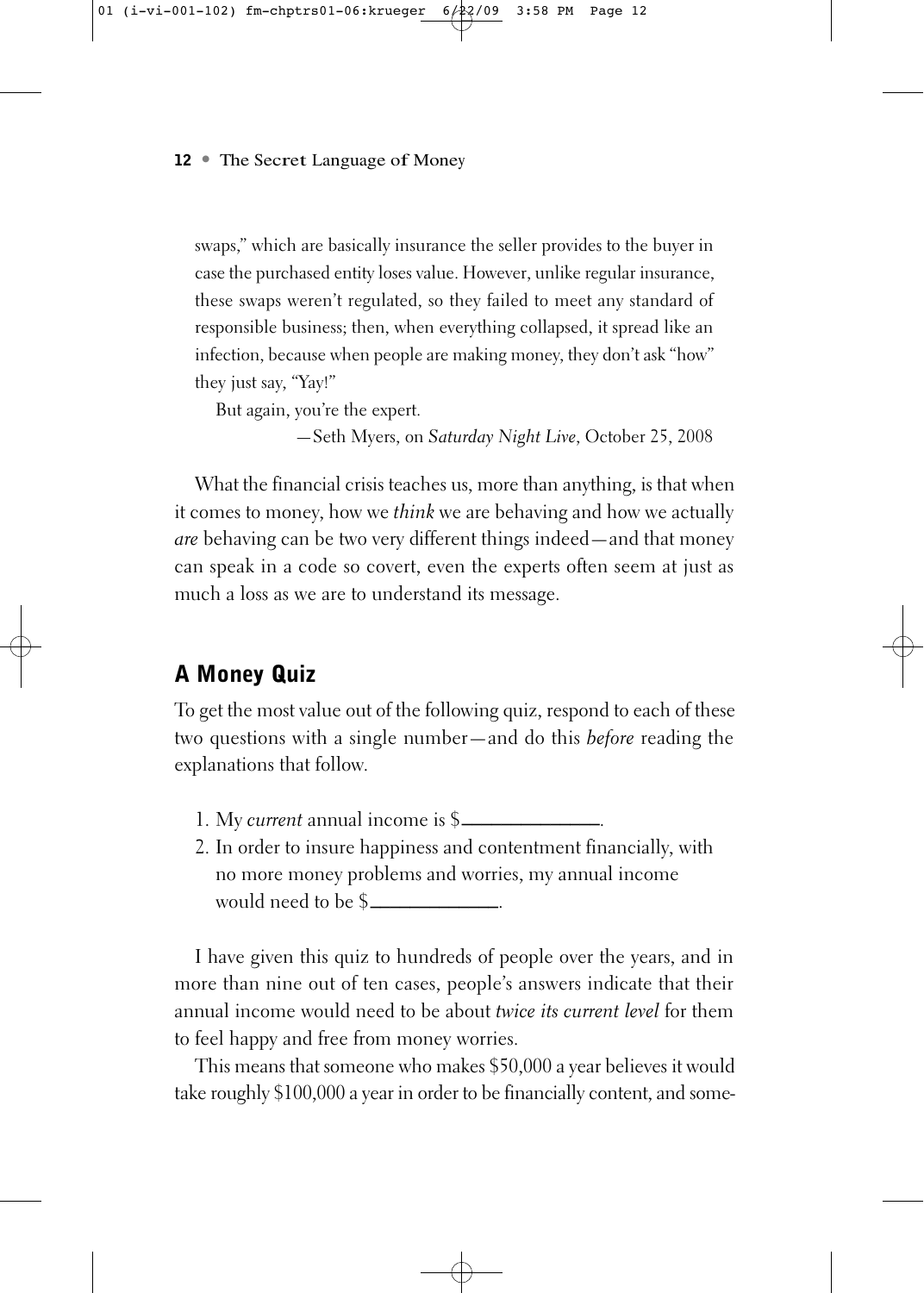one who makes \$500,000—five times the first person's magic number believes that the figure would need to be about a million a year.

And that's not all. In discussions with people after they take this little poll, I often find that those who have actually seen their income double over time have, at the same time, doubled their "happy and content" amount. In other words, once those who earn \$50,000 achieve their hoped-for \$100,000 goal, they then raise the bar and claim that it would now take about \$200,000 to be happy.

What this suggests is that the actual numbers (that is, the money itself) have nothing whatsoever to do with it, because even when you change the numbers the story remains the same. In this case, the story is, "I need twice as much as I have to be happy." Double or triple the numbers, and the story still stands. And this is only one example of the most common story threads; there are dozens of others, just as irrational, and just as hypnotically compelling.

"Although there are many self-help books on how to become rich, the fields of psychology and financial planning have been slow to link money and emotion," reported The New York Times in a story on money disorders. "And money is still a great cultural taboo that is rarely discussed openly in this country, experts say. . . . The financial storm thundering from Wall Street is likely to force many people to examine their relationships with money well beyond their portfolios and bank accounts, some psychologists say. Even before this month's dire news, an online survey by the American Psychological Association in June [2008] found that 75 percent of the more than 2,500 adults said money was the No. 1 source of stress in their lives."2

Money talks, all right, now in shouts and now in whispers. It coaxes and promises, inspires and motivates, threatens and persuades. Yet unless we train ourselves to understand this secret language of money, we hear and understand only a fraction of what it has to say. And so we do the oddest things with our money, and are shocked and dismayed at the results. Intelligent people spend money they don't have. Sophisticated